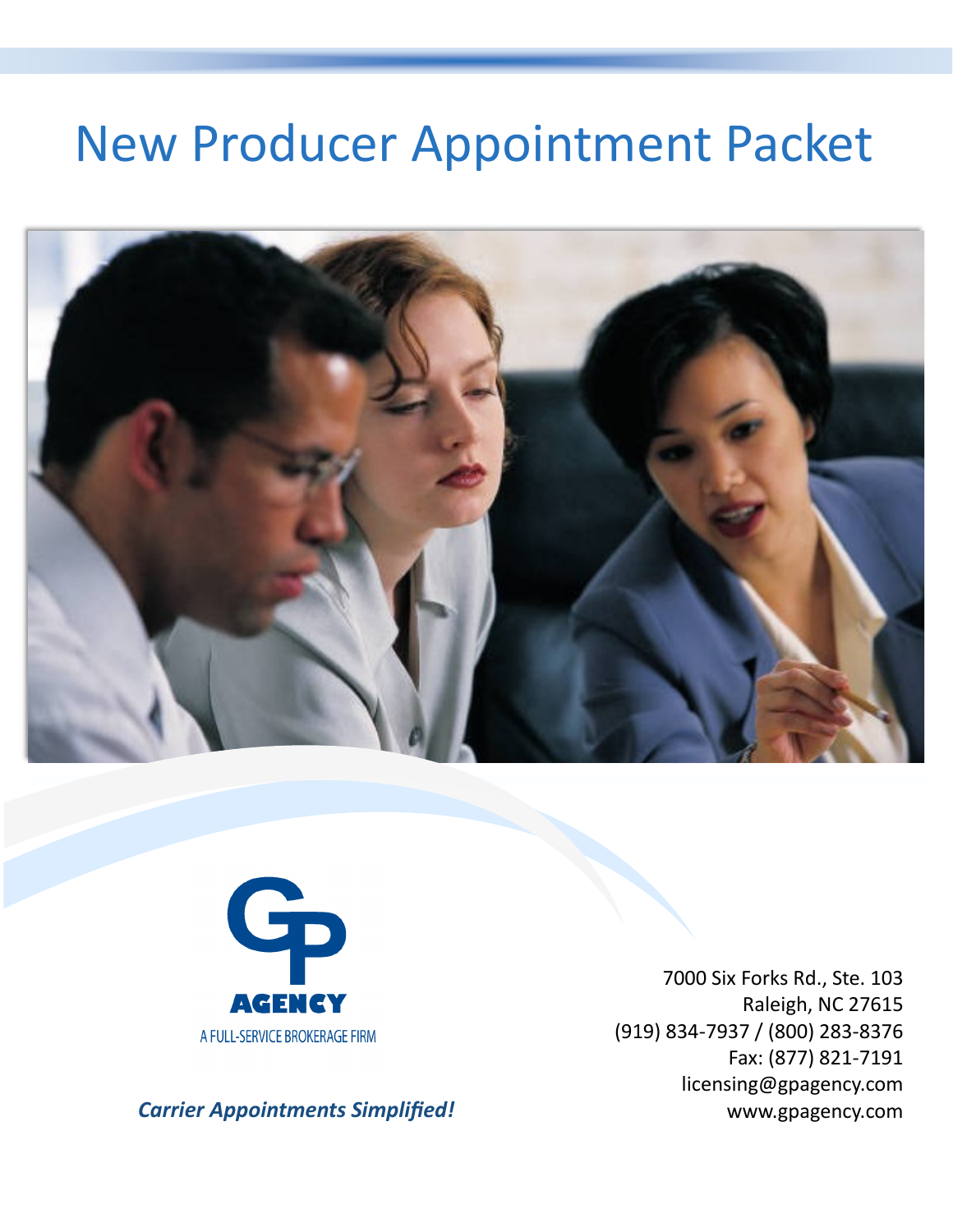

# **GPAgency's**

Time-Saving, One-Form

# Appointment Process

### **SECTION 1:** ABOUT YOU

Legal name (as it appears on state license):

| Residence phone #:                                                                               | Cell phone #:      |                   |                                                |         |
|--------------------------------------------------------------------------------------------------|--------------------|-------------------|------------------------------------------------|---------|
| Residence address - Street name:                                                                 |                    |                   |                                                |         |
| City:                                                                                            | State:             |                   | Zip Code:                                      |         |
| At current address since - Month:                                                                | Year:              |                   |                                                |         |
| If applicable, list prior addresses in previous 5 years:                                         |                    |                   |                                                |         |
|                                                                                                  |                    |                   |                                                |         |
|                                                                                                  |                    |                   |                                                |         |
| <b>Email Address:</b>                                                                            |                    |                   |                                                |         |
| Birth date - Month:<br>Day:                                                                      |                    | Year:             |                                                |         |
| Birthplace - City:                                                                               | State:             |                   |                                                |         |
| Are you a U.S. Citizen?<br><b>YES</b><br><b>NO</b>                                               |                    |                   | If 'no', please provide visa/resident alien #: |         |
| <b>Social Security Number:</b>                                                                   |                    |                   |                                                |         |
| Married:                                                                                         | <b>YES</b>         | ∃NO               |                                                |         |
| Driver's license #:                                                                              | <b>Issue Date:</b> |                   | Expiration:                                    |         |
| Lines of business (check all that apply):                                                        | Life               | DI                | <b>LTC</b>                                     | Annuity |
| Have you completed LTC Partnership<br>Training for your state?                                   | <b>YES</b>         | $\neg$ NO         |                                                |         |
| Have you completed Anti-Money<br>Laundering (AML) Training?                                      | <b>YES</b>         | $\Box$ NO         |                                                |         |
| If 'yes', please provide:<br><b>AML Vendor:</b>                                                  |                    | Date of Training: |                                                |         |
| AND attach current documentation of training (screen shot of it on the LIMRA site will suffice). |                    |                   |                                                |         |

1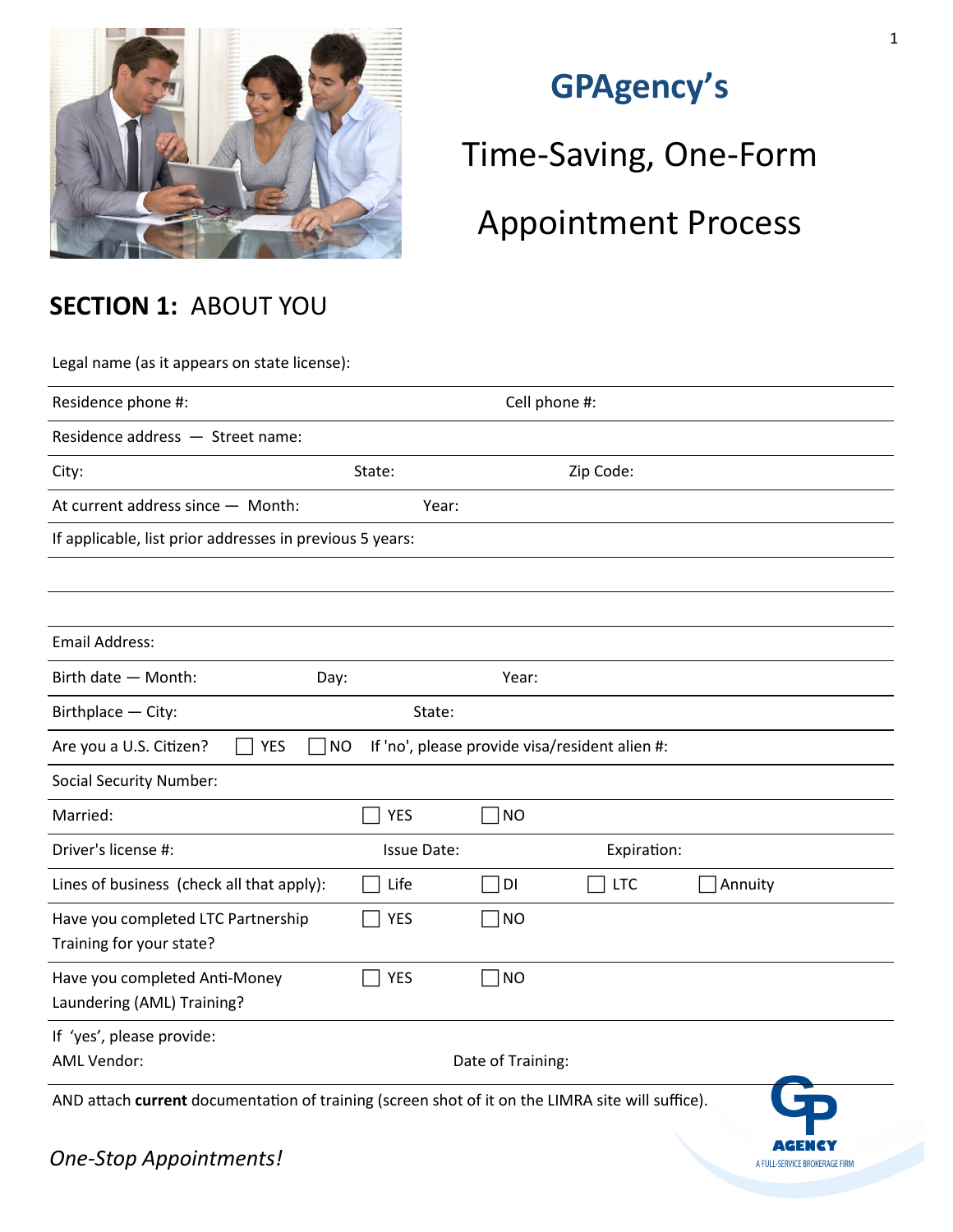

#### **Questions?**

Contact Christine Barbour: 800-283-8376 or licensing@gpagency.com



# **SECTION 2:**

Your Agency or Business Entity

| Business Address - Street: |        |           |
|----------------------------|--------|-----------|
| City:                      | State: | Zip code: |
| Business Phone #:          |        |           |
|                            |        |           |

Business Fax #:

Website Address:

#### **Complete section below ONLY if you want your commissions paid to your Agency or Corporation.**

**Note:** In order to have your commissions assigned to a corporation, most carriers require your corporation to be licensed in the state in which you are doing business.

| Check to assign your commissions to an agency as an employee                                                              |
|---------------------------------------------------------------------------------------------------------------------------|
| Business Tax ID #:                                                                                                        |
| Principal of Agency:                                                                                                      |
| Is this person licensed for insurance:<br><b>YES</b><br>l NO                                                              |
| <b>YES</b><br>If no, are you able to sign as a<br>NO.<br>signing officer or transact business<br>on behalf of the agency? |
| If 'yes,' what is your title:                                                                                             |



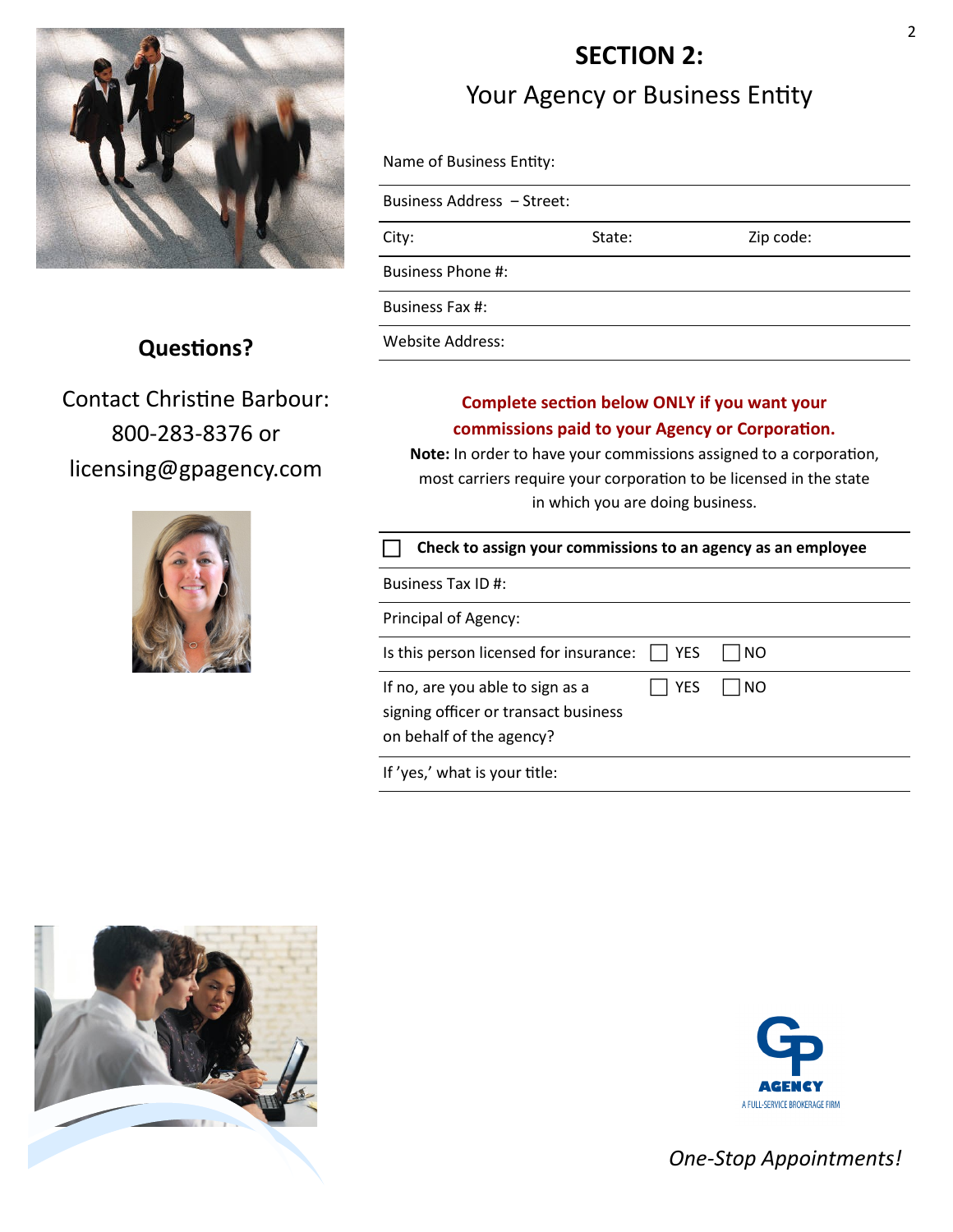# **SECTION 3:** Errors & Omissions Coverage

Do you currently have E&O Coverage:  $\Box$  YES  $\Box$  NO Name of E&O Carrier: Certificate Holder Name: Policy #: Coverage Limit Per Claim: Aggregate Limit: Effective Date: Expiration Date:



# **Section 4:**  Log-in Credentials

Please provide a user ID and Password so we can register you for access to our producer portal at **www.gpagency.com**. Through the producer portal you will have access to quoting apps, case status, carrier forms, i-Go E-app, and more.

If you have already registered for access to our producer portal, we will need the User ID that you selected when you registered so we can set up full access to all our tools — otherwise, you will have limited access. *Can't remember your User ID?* Just let us know and we'll look it up.

| User ID:  |  |
|-----------|--|
| Password: |  |

*No need to provide a password if you are already registered on our website.*



*One-Stop Appointments!*



Scan to access website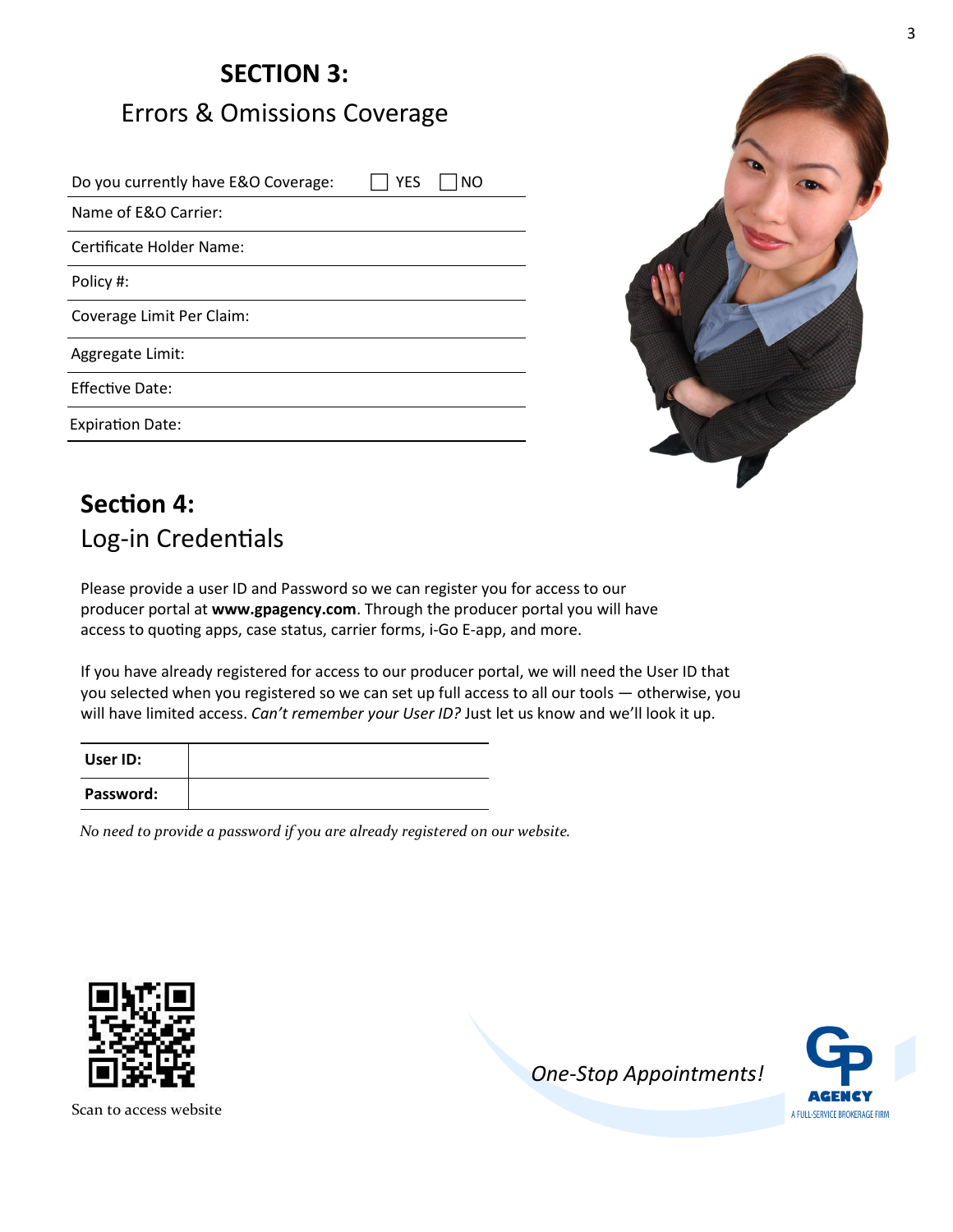### **SECTION 5: Background**

#### Please check YES or NO. If **Yes,** please provide a detailed

explanation on a separate page.

| 1. Have you ever been charged or convicted of or plead guilty or no contest to any Felony, Misdemeanor,<br>federal/state and/or securities or investments regulations or statutes? Have you ever been on probation? | Yes<br>No                   |
|---------------------------------------------------------------------------------------------------------------------------------------------------------------------------------------------------------------------|-----------------------------|
| 1A. Have you ever been convicted of or plead guilty or no contest to any Felony?                                                                                                                                    | No<br>Yes                   |
| 1B. Have you ever been convicted or plead guilty or no contest to any misdemeanor?                                                                                                                                  | No<br>Yes                   |
| 1C. Have you ever been convicted of or plead guilty or no contest to a violation of federal or state securities<br>or investment related regulations?                                                               | Yes<br>No<br>$\blacksquare$ |
| 1D. Have you ever been convicted of or plead guilty or no contest to a violation of state insurance depart-<br>ment regulation or statute?                                                                          | No<br>Yes<br>$\sim$         |
| 1E. Has any foreign government, court, regulatory agency or exchange ever entered an order against you<br>related to investments or fraud?                                                                          | Yes<br>No                   |
| 1F. Have you ever been charged with a felony?                                                                                                                                                                       | No<br>Yes                   |
| 1G. Have you ever been charged with a misdemeanor?                                                                                                                                                                  | No<br>Yes                   |
| 1H. Have you ever been on probation?                                                                                                                                                                                | Yes<br>No                   |
| 2. Have you ever been or are you currently being investigated, have any pending indictment, lawsuits or<br>have you ever been in a lawsuit with in insurance company?                                               | No<br>Yes                   |
| 2A. Are you currently under investigation by any legal or regulatory authority?                                                                                                                                     | No<br>Yes                   |
| 2B. Have you been under investigation by any insurance company?                                                                                                                                                     | $\sim$<br>Yes<br>No         |
| 2C. Have you ever been or are you currently involved in any pending indictments, lawsuits, civil judgments or<br>other legal proceedings (civil or criminal; omit family court)?                                    | No<br>Yes<br>$\sim$         |
| 2D. Have you ever been named as a defendant or co-defendant in a lawsuit or have you ever sued or been<br>sued by an insurance company?                                                                             | No<br>Yes                   |
| 3. Have you ever been alleged to have engaged in any fraud?                                                                                                                                                         | No<br>Yes                   |
| 4. Have you ever been found to have engaged in any fraud?                                                                                                                                                           | No<br>Yes                   |
| 5. Has any insurance or financial services company or broker-dealer terminated you contract or appointment<br>or permitted you to resign for reasons other than lack of sales?                                      | Yes<br>No                   |
| 5A. Were you fired because you were accused of violating insurance or investment related statutes, regula-<br>tions, rules or industry standards of conduct?                                                        | Yes<br>No                   |
| 5B. Were you fired because you were accused of fraud or the wrongful taking of property?                                                                                                                            | No<br>Yes                   |
| 5C. Were you fired because you were accused of failure to supervise in connection with insurance or invest-<br>ment related statutes, regulations, rules or industry standards of conduct?                          | Yes<br>No                   |
| 6. Have you ever had an appointment with any insurance company denied or terminated for cause?                                                                                                                      | $\Box$ Yes<br>No            |
| 7. Does any insurer, insured, or other person claim any commission chargeback or other indebtedness from<br>you as a result of any insurance transaction or business?                                               | No<br>Yes                   |
| 8. Has any lawsuit or claim been made against you, your surety company or errors and omissions insurer<br>arising to of your sales or practices, or, have you been refused surety bonding or E&O coverage?          | Yes<br>No<br>$\sim$         |
| 8A. Has a bonding or surety company ever denied, paid on or revoked a bond for you?                                                                                                                                 | Yes<br>No                   |
| 8B. Has any Errors & Omissions carrier ever denied, paid claims on or cancelled your coverage?                                                                                                                      | $\sim$<br>Yes<br>No         |

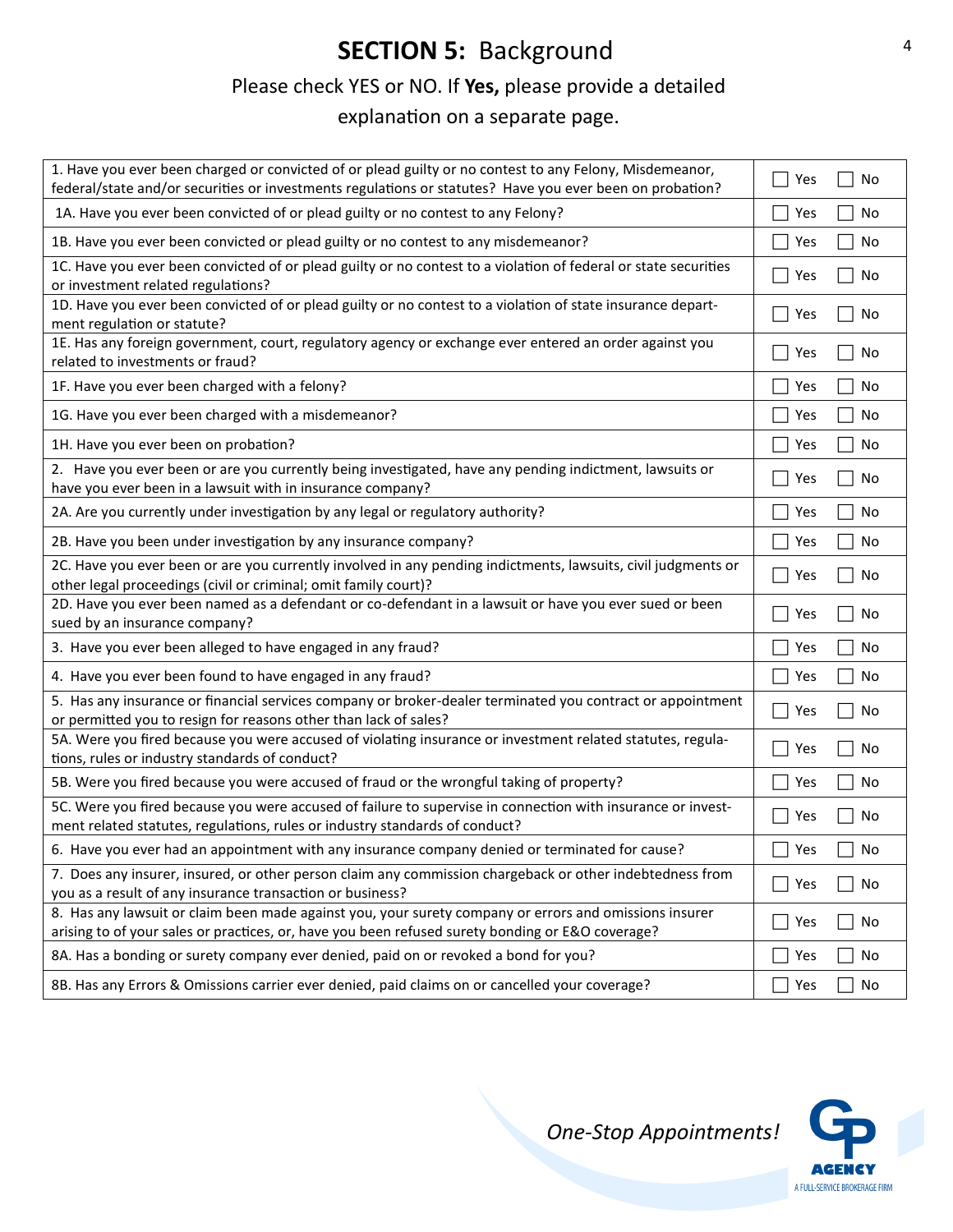# **SECTION 5:** Background—continued Please check YES or NO. If **Yes**, please provide a detailed

explanation on a separate page.

| 9. Have you ever had an insurance or securities license denied, suspended cancelled or revoked?                                                                                                                                               | Yes | No |
|-----------------------------------------------------------------------------------------------------------------------------------------------------------------------------------------------------------------------------------------------|-----|----|
| 10. Has any state or federal regulatory body found you to have been a cause of an investment or insurance<br>related business having its authorization to do business denied, suspended, revoked or restricted?                               | Yes | No |
| 11. Has any state or federal regulatory agency revoked or suspended your license as an attorney, accountant<br>or federal contractor?                                                                                                         | Yes | No |
| 12. Has any state or federal regulatory agency found you to have made a false statement or omission or<br>been dishonest, unfair or unethical?                                                                                                | Yes | No |
| 13. Have you had any interruptions in licensing?                                                                                                                                                                                              | Yes | No |
| 14. Has any state, federal or self-regulatory agency filed a complaint against you, fined, sanctioned, cen-<br>sured, penalized or otherwise disciplined you for a violation of their regulations or state or federal statutes?               | Yes | No |
| 14A. Has any regulatory body ever sanctioned, censured, penalized or otherwise disciplined you?                                                                                                                                               | Yes | No |
| 14B. Has any state; federal or self-regulatory agency filed a complaint against you, fined or sanctioned you?                                                                                                                                 | Yes | No |
| 14C. Have you ever been the subject of a consumer initiated complaint?                                                                                                                                                                        | Yes | No |
| 15. Have you personally or any insurance or securities brokerage firm with whom you have been associated<br>filed a bankruptcy petition or declared bankruptcy?                                                                               | Yes | No |
| 15A. Have you personally filed for bankruptcy petition or declared bankruptcy?                                                                                                                                                                | Yes | No |
| 15B. Has any insurance or securities brokerage firm with whom you have been associated filed a bankruptcy<br>petition or been declared bankrupt either during your association or within five years after termination or<br>your association? | Yes | No |
| 15C. Is the bankruptcy pending?                                                                                                                                                                                                               | Yes | No |
| 16. Are there any unsatisfied judgments, garnishments or liens against you?                                                                                                                                                                   | Yes | No |
| 17. Are you connected in any way with a bank, savings & loan association or other lending<br>or financial institution?                                                                                                                        | Yes | No |
| 18. Have you ever used any other names or aliases?                                                                                                                                                                                            | Yes | No |
| 19. Do you have any unresolved matters pending with the Internal Revenue Service or other<br>taxing authorities?                                                                                                                              | Yes | No |
| 20. Have you ever been subject to an Anti-Money Laundering (AML) investigation?                                                                                                                                                               | Yes | No |

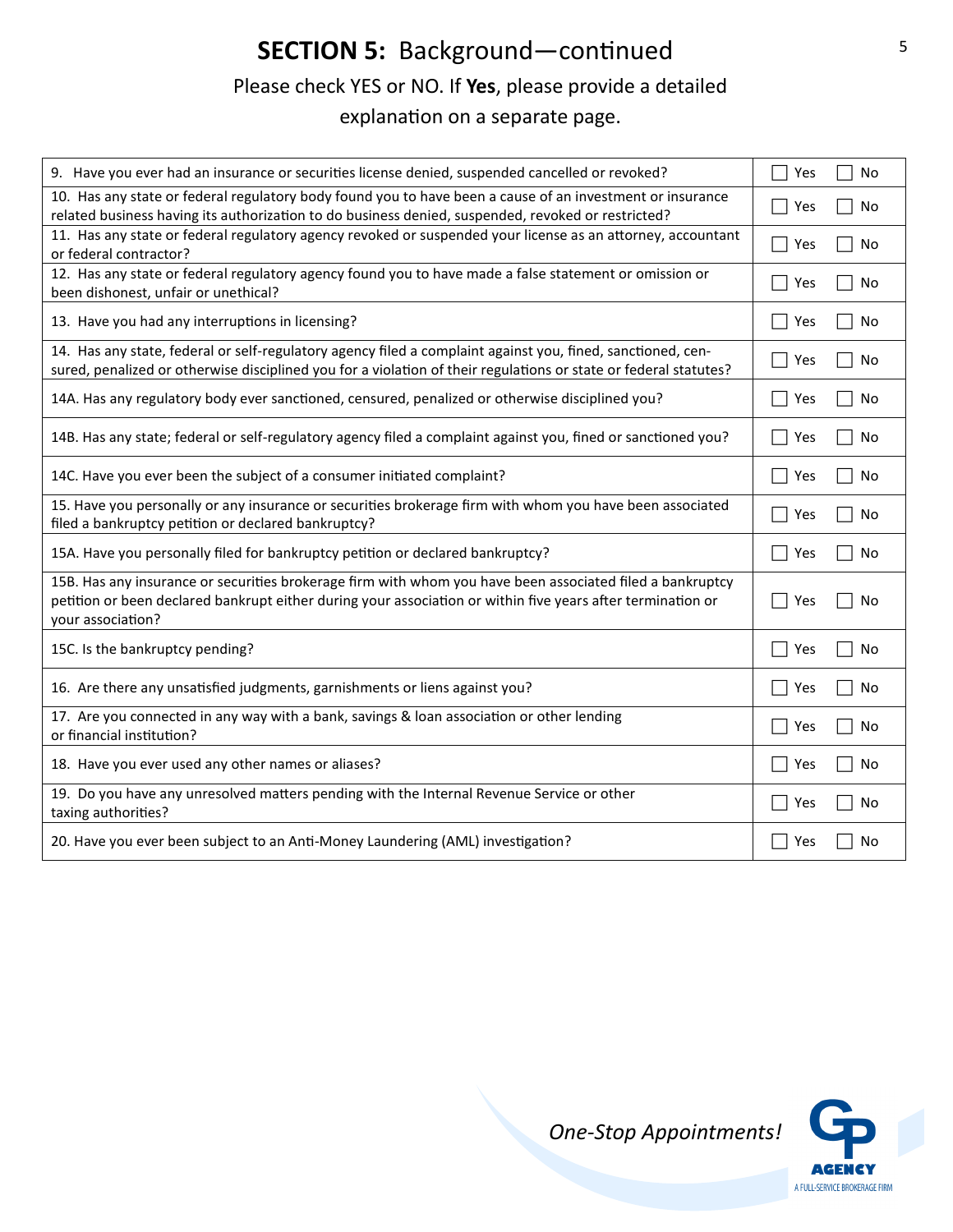#### **AGENT AGREEMENT AND REQUEST FOR APPOINTMENT**

Between Gene Pleasants Agency, Inc., And

Agent Name: The SS#:

GPA is authorized to appoint me with any of their carriers unless otherwise stated.

AGREEMENT: This agreement is made and entered into by and between Gene Pleasants Agency ("GPA"), a NC Corporation, and the individual or business identified above ("Agent").

In consideration for the services GPA provides to Agent and other good and valuable consideration, the receipt and adequacy of which are hereby acknowledged, Agent agrees to hold GPA harmless and indemnify GPA against any and all liability, loss, claims, damages, fines, penalties, lawsuits, judgments, costs or expenses of any nature (including attorney's fees incurred by GPA or imposed upon GPA as a result of any allegedly wrongful or tortuous act(s) or omission(s) on the part of the Agent. Agent acknowledges that GPA recommends and encourages the Agent to maintain an adequate level of Errors & Omissions and that Agent is in no way covered under any such policy that GPA holds. In the event that any commissions, premium or fee paid or credited to the Agent must be refunded, repaid or returned by GPA to the applicable insurer, GPA is authorized but not obligated to make payment on Agent's behalf and will be reimbursed in full by Agent within thirty (30) days of notification that such payment is made. If Agent does not make such reimbursement, GPA is authorized to debit any commissions, which may be due to Agent until such obligation has been satisfied. If said commissions appear to be insufficient to pay Agent's obligation within ninety (90) days, then Agent will reimburse GPA in full by certified check on or before the expiration of ninety (90) days. Agent will reimburse GPA for any and all costs and expenses including attorney's fees incurred by GPA in collecting such sums from Agent and loss of interest. In the event of litigation to determine respective rights, duties and/or obligation of the parties under this agreement, the prevailing party shall be entitled to attorney's fees.

GPA is a VECTOR ONE subscriber. Accordingly, as part of our contracting process, GPA will query VECTOR One's secured web portal to determine if another VECTOR ONE subscriber has posted that you have a commission related debit balance. If another VECTOR ONE subscriber has claimed that you have a debit, GPA reserves the right to refuse to appoint you.

If, in the event of separation from GPA, voluntary or otherwise and you have a commission related debit balance that is left to roll up to GPA, that debit balance will be immediately posted on VECTOR One's secured web portal. The posting will be removed from VECTOR ONE upon payment in full by you to GPA.

*Agent certifies that the data from statements contained herein are accurate. Agent has read and understands the terms of the Agreement above.*

| Agent:    | Date: |
|-----------|-------|
|           |       |
| GPAgency: | Date: |

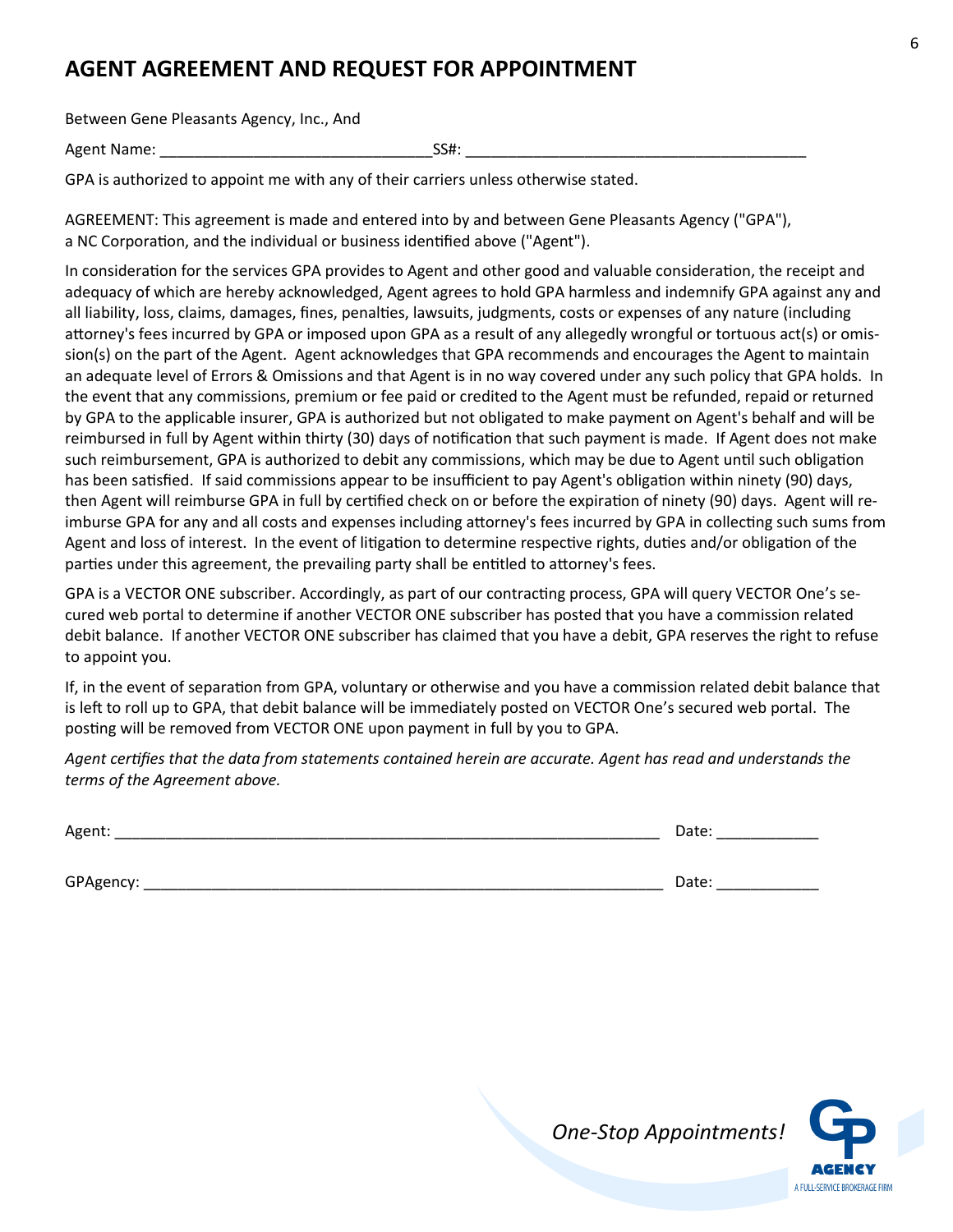#### **SIGNATURE AUTHORIZATION**

PLEASE READ THIS AUTHORIZATION, SIGN IN THE BOX BELOW AND SUBMIT THIS FORM BY FOLLOWING THE INSTRUCTIONS PROVIDED ON THE COVER PAGE.

I, the contract of the contract of the contract of the contract of the contract of the contract of the contract of the contract of the contract of the contract of the contract of the contract of the contract of the contrac agency customers (the "Authorized Parties") to affix or append a copy of my signature, as set forth below, to any and all required signature fields on forms and agreements of any insurance carrier (a "Carrier") designated by me through the Vertafore software or through any other means, including without limitation, by e-mail or orally. The Authorized Parties shall be permitted to complete and submit all such forms and agreements on my behalf for the purpose of becoming authorized to sell Carrier insurance products. I hereby release, indemnify and hold harmless the Authorized Parties against any and all claims, demands, losses, damages, and causes of action, including expenses, costs and reasonable attorney's fees which they may sustain or incur as a result of carrying out the authority granted hereunder.

By my signature below, I certify that the information I have submitted to the Authorized Parties is correct to the best of my knowledge and acknowledge that I have read and reviewed the forms and agreements which the Authorized Parties have been authorized to affix my signature. I agree to indemnify and hold any third party harmless from and against any and all claims, demands, losses, damages, and causes of action, including expenses, costs and reasonable attorney's fees which such third party may incur as a result of its reliance on any form or agreement bearing my signature pursuant to this authorization.

Please sign in the center of the box below. Please use BLACK ink.

 **PRODUCER ID: \_\_\_\_\_\_\_\_\_\_\_\_\_\_\_\_\_\_\_\_\_\_\_\_\_\_\_\_\_\_\_\_\_\_\_\_\_\_\_\_\_\_\_\_**

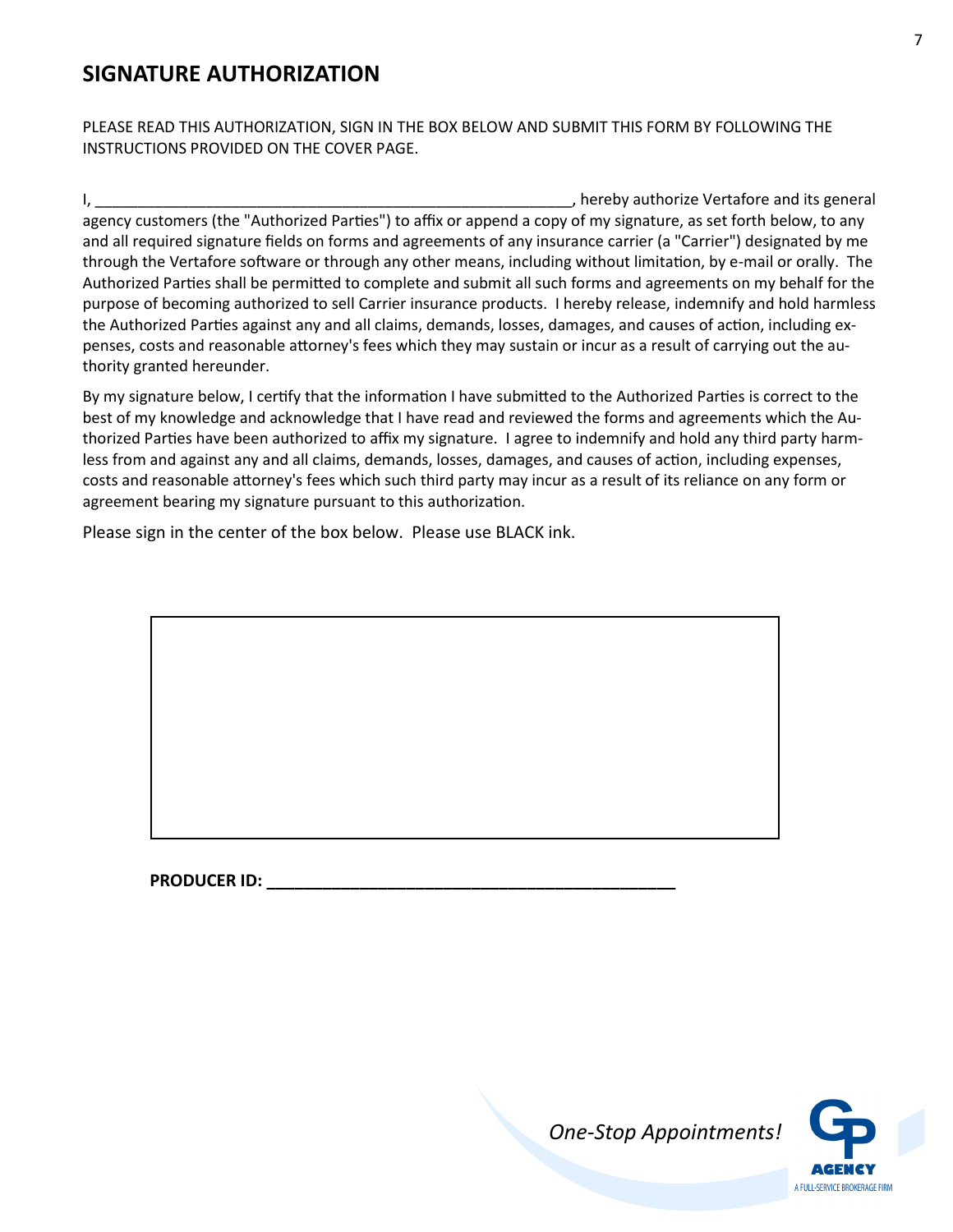#### **ELECTRONIC FUND TRANSFERS (EFT)**

| Account Type: | Checking | Savings |  |
|---------------|----------|---------|--|
|               |          |         |  |

By signing below I hereby authorize the Company to initiate credit entries and, if necessary, adjustments for credit entries in error to the checking and/or savings account indicated on this form. This authority is to remain in full effect until the Company has received written notification from me of its termination. I understand that this authorization is subject to the terms of any agent or representative contract, commission agreement, or loan agreement that I may have now, or in the future, with the Company.

| $\sim$<br><b>SIG</b> | - - - - - |
|----------------------|-----------|
|                      |           |

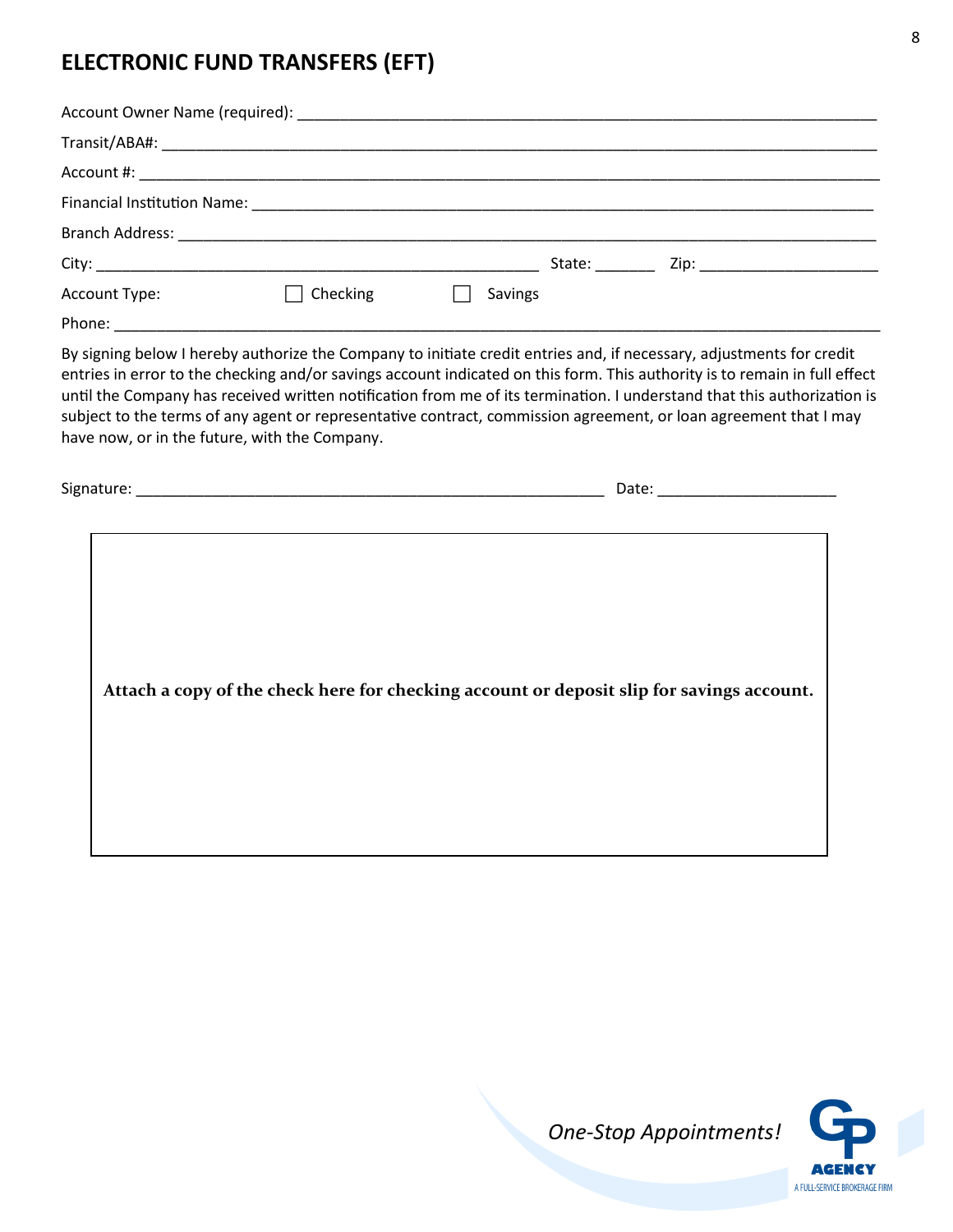### **REPLACE THIS PAGE WITH A COPY OF YOUR E&O INSURANCE CERTIFICATE OF COVERAGE**

IMPORTANT: E&O Certificate must list **YOUR FULL NAME** as the insured.

*Please refer to the following examples:*

**CORRECT** My Insurance Agency Inc. John Donald Agent 123 Main St. City, State 12345 **INCORRECT** My Insurance Agency Inc. 123 Main St. City, State 12345

If an individual's name is not listed correctly, please provide a letter from the E&O Carrier listing the agents covered under agency policy.

> Gene Pleasants Agency has General Agent, Regional General Agency & Marketing Organization contract levels available. These contracts are assigned based on agents history of premium volumes and projected premium volumes.

|                    | Have you ever had an appointment terminated for a reason other than non-production or have you ever had a |
|--------------------|-----------------------------------------------------------------------------------------------------------|
| vector? $\Box$ Yes | $\Box$ No (If yes, please explain below)                                                                  |

\_\_\_\_\_\_\_\_\_\_\_\_\_\_\_\_\_\_\_\_\_\_\_\_\_\_\_\_\_\_\_\_\_\_\_\_\_\_\_\_\_\_\_\_\_\_\_\_\_\_\_\_\_\_\_\_\_\_\_\_\_\_\_\_\_\_\_\_\_\_\_\_\_\_\_\_\_\_\_\_\_\_\_\_\_\_

\_\_\_\_\_\_\_\_\_\_\_\_\_\_\_\_\_\_\_\_\_\_\_\_\_\_\_\_\_\_\_\_\_\_\_\_\_\_\_\_\_\_\_\_\_\_\_\_\_\_\_\_\_\_\_\_\_\_\_\_\_\_\_\_\_\_\_\_\_\_\_\_\_\_\_\_\_\_\_\_\_\_\_\_\_\_

#### **ACCEPTED AND AGREED**

| By: |                                 | Date: |
|-----|---------------------------------|-------|
|     | Producer / Agent (print & sign) |       |
| Bv: |                                 | Date: |
|     | GPAgency                        |       |

**NOTE:** If IMO or sales manager level is being requested, please provide supporting documentation of your prior 12 months of production with your previous carriers.